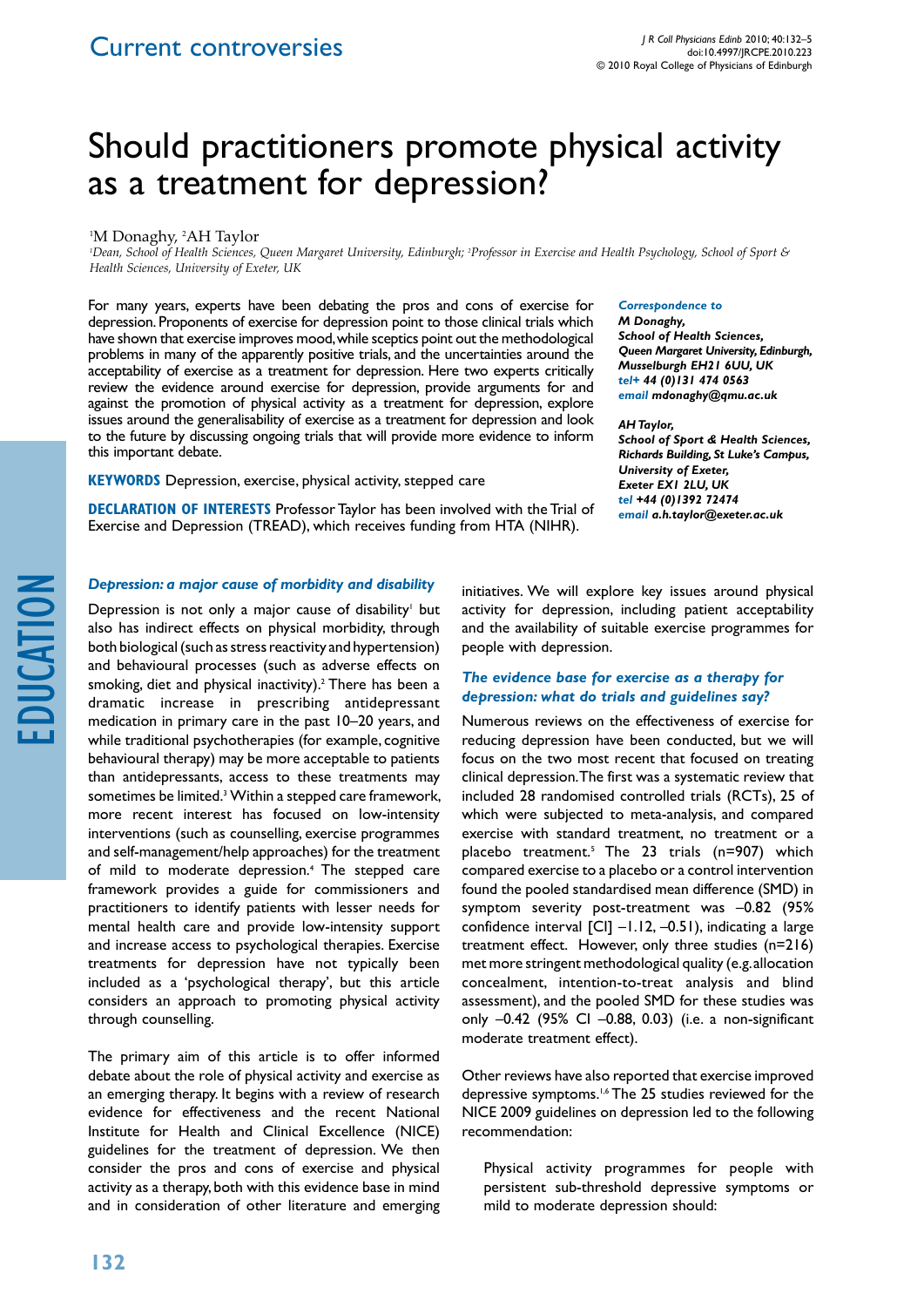- • be delivered in groups with support from a competent practitioner;
- consist typically of three sessions per week of moderate duration (45–60 minutes) over 10–14 weeks (average 12 weeks).

Similarly the Scottish Intercollegiate Guidelines Network (SIGN)6 2010 guidelines on non-pharmacological treatment of depression recommend that structured exercise may be considered as a treatment option for patients with depression. However, the guidelines are less prescriptive, favouring an exercise-counselling approach recommending that individuals who are interested in using exercise as a treatment intervention for depression should 'be referred to appropriate exercise counselling and activities in their local community that are relevant to the type of exercise they feel they will enjoy'.

In summary, the purist may argue that there is insufficient evidence from randomised controlled trials of stringent methodological quality to promote exercise as a therapy for treating depression, whereas a less conservative assessment may lead to a practitioner following the NICE or SIGN guidelines. We will now identify the pros and cons for promoting exercise as a therapy for depression, before adding further discussion to the debate.

## *There is insufficient evidence to recommend physical activity as an intervention*

Historically, there has been insufficient investment in rigorous trials on the effects of exercise as a treatment for depression. Among the studies included in the Cochrane review,<sup>5</sup> only three studies involved randomising more than 50 participants into an exercise intervention. Studies typically involve research volunteers who are likely to be less depressed than patients seeking medical intervention, and therefore more motivated and less inclined to drop out of an exercise intervention. Indeed, interventions have mostly involved structured exercise programmes, with doses of exercise designed to enhance fitness, and therefore fail to attract those less interested in formal exercise sessions. Such programmes, in the form of general practitioner (GP) exercise referral schemes in the UK, have shown little effect on changing long-term levels of physical activity and would seem unlikely to reduce depression in a sustainable way.<sup>7,8</sup> Most exercise and depression studies used self-reported questionnaires to assess depression, with few using a structured clinical interview. Without the structured clinical interview it is not possible to confirm whether the majority of people participating in these trials met the diagnostic criteria for clinical depression.

The wider applicability of exercise for people with clinical depression is also questionable. We do not know if exercise is a cost-effective treatment, nor do we know the percentage uptake of people with depression who are offered an exercise referral. The barriers researched in a

few pragmatic studies suggest low motivation, pessimism, physical inactivity, low self efficacy and withdrawal may limit exercise as a treatment of choice for people with clinical depression.9,10 Finally, exercise interventions often involve social contact and it is hard to separate out the effects of exercise versus social interaction. In summary, we know little about how actual patients would respond to an exercise programme as a treatment for depression.

## *There is sufficient evidence for physical activity as a therapy for depression*

As the above reviews and many others reveal, the majority of trials undertaken in the past ten years indicate that exercise is effective in the treatment of mild to moderate depression.1,5 The fact that these findings, with moderate to large effect sizes, are from studies with relatively small sample sizes reinforces the potential effect in clinical practice. It may be rather unjust to critique studies on the basis of some methodological standards normally associated with pharmacological trials, such as allocation concealment and blinded assessment. Although the three trials reported in the Cochrane review that met the most stringent methodological criteria revealed no significant effect of exercise, the SMD of –0.423 was greater than the effect sizes reported in two recent meta-analyses of controlled trials of antidepressants from the US Food and Drug Administration (SMD=0.32 and SMD=0.31).<sup>11,12</sup>

The same investment in large-scale exercise trials to investigate the effects on depression would very likely reveal significant effects. Moreover, participants are very aware that they are in an exercise condition and may inadvertently talk about this during follow-up assessments. When participants have been randomised to a plausible placebo condition the treatment often serves to dilute any effects of exercise, simply because a low-intensity exercise class, such as stretching, can itself produce a therapeutic effect. Participants in a control condition invariably increase their physical activity, simply because they have volunteered for a study to test the effects of exercise and this resolves their disappointment in not receiving the active intervention.

If there is any doubt that exercise has causal effects on reducing depression it is worthwhile considering the criteria for causality referred to by Hill,<sup>13</sup> and considered in the present context by Taylor and Faulkner.<sup>14</sup> Certainly there is a consistently moderate to strong effect in the association between exercise and depression across age groups and for males and females in both cross-sectional and prospective studies, there is support for a dose– response relationship with more physical activity having a greater effect on depression<sup>15</sup> and animal and human models support biological plausibility, although the precise mechanisms remain uncertain.<sup>16</sup>

Finally, it is worth mentioning that exercise interventions, compared with antidepressant treatments, are associated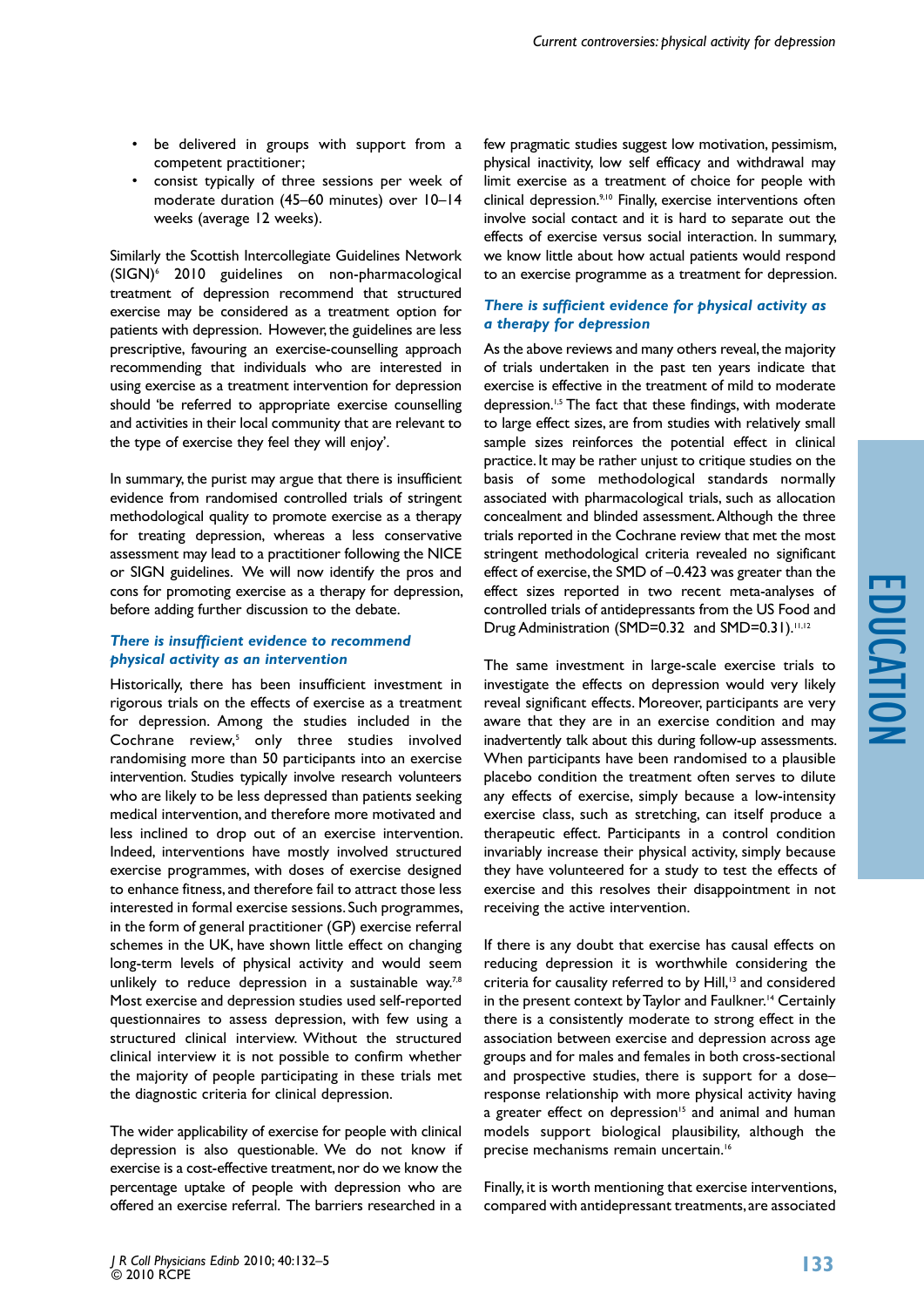with few adverse events.<sup>5</sup> In summary, there appears to be sufficient evidence that physical activity as an intervention should be recommended.

Consideration of the pros and cons for recommending physical activity as a therapy for depression raises a number of important issues such as the following: is exercise an acceptable therapy for patients and what types of support are preferred (if different from the NICE guidelines)? Can GPs confidently refer patients to competent practitioners (mentioned in the NICE guidelines)?

#### *Is exercise an acceptable therapy for patients with depression and, if so, what types of support are preferred?*

*Yes: exercise is widely acceptable as a treatment for depression*  Several consumer surveys have examined whether exercise is an acceptable patient therapy for reducing depression. The mental health charity Mind<sup>17</sup> found that 83% of people with mental health problems looked to exercise to lift their mood or to reduce stress, with two thirds indicating that it helped to relieve their depression. In a web-based survey of 420 people treated for depression,<sup>18</sup> 71% reported that they would like more information or help with increasing physical activity as a therapy, with more interest (73%) in an exercise-referral scheme (i.e. at an exercise facility) than a walking group (51%). Females were considerably more interested in all forms of exercise therapy than males. Interestingly, only 52% reported that they had been encouraged to increase physical activity as part of their treatment, revealing a discrepancy between need and provision. Surveys by the Mental Health Foundation revealed an increased interest in exercise therapy between 2005 and 2009.<sup>17,19</sup>

#### *No: exercise is not widely acceptable as a treatment for depression*

Although the surveys quoted above suggest that patients with depression are willing to participate in exercise, the evidence to date from GP exercise referral schemes indicates that take-up and drop-out rates are highly variable.<sup>7,8</sup> Reasons include exercise being regarded as a low-priority treatment option by some GPs, lack of access to facilities, low motivation, lack of social support and time commitment required by participants.<sup>20</sup> More information on GP access to, and the proportion of eligible patients using, exercise counselling, exercise referral schemes and community leisure facilities is required to inform the debate about the generalisability of exercise as a treatment for depression.

#### *Can GPs confidently refer patients to competent practitioners (mentioned in the NICE guidelines)?*

General practitioner exercise referral schemes<sup>18</sup> allow people with mental health problems to access exercise facilities in their local community. The Mental Health Foundation-commissioned report *Up and running!* revealed that only 5% of the GPs surveyed consider exercise as

one of their three most common treatment responses<sup>17</sup> (compared with 92% who would consider using medication), although there was an increase between 2005 and 2009. The 2009 report *Moving on up* also revealed that less than half of GPs surveyed had access to an exercise referral scheme.<sup>19</sup> In addition to availability of a referral scheme, GPs can have some concerns about the suitability of structured exercise programmes for clients with low self-esteem and social physique anxiety, and the competencies of exercise practitioners.<sup>20</sup> Very few have received any training to work with patients with mental health problems. If health professionals have concerns about the qualifications of an exercise practitioner then they can gain further information from the Register for Exercise Professionals (www.exerciseregister.org), set up by the government to raise the standards in the fitness industry, at the same time as the launch of the National Quality Assurance Framework for Exercise Referral Schemes.<sup>21</sup>

#### *Uncertainties about the optimum 'dose' of exercise*

The NICE guidelines promote a fixed dose of structured exercise, largely because most trials have adopted this approach, and there has been a belief that fitness gain was critical to reducing depression. However, recent research suggests that promoting an equivalent to the public health dose is also effective in reducing depression, but that frequency does not matter.<sup>15</sup> This study compared frequency of exercise (three or five days per week) and total energy expenditure per week (7 kcal/kg/ week 'low dose' versus 17.5 kcal/kg/week 'public health dose') in a 12-week protocol. Four aerobic exercise conditions allowed these comparisons; two groups exercised on three days a week – one expended 7 kcal/ kg/week and the other 17.5 kcal/kg/week; two other groups exercised on five days a week but expended the same totals of either 7 or 17.5 kcal/kg/week. Participants were randomly assigned to one of these four groups or to a placebo exercise condition which involved stretching exercises on three days of the week. In summary this means that depression can be reduced with  $3 \times 10$ minutes or  $2 \times 15$  minutes of brisk walking a day. This is an important study as this level of physical activity may be more readily integrated into the daily routine of people living with depression.

There is also scope for other professionals to promote physical activity as a therapy who may be less competent in developing a structured programme in an exercise facility.

#### *The future*

A large UK trial (TREAD) is due to report its findings in 2011 on the effects of a physical activity counselling approach aimed at reducing sedentary behaviour and building up to the public health guidelines (above). The physical activity facilitators work individually with patients over ten months to help patients develop a sense of competence, control and companionship through physical